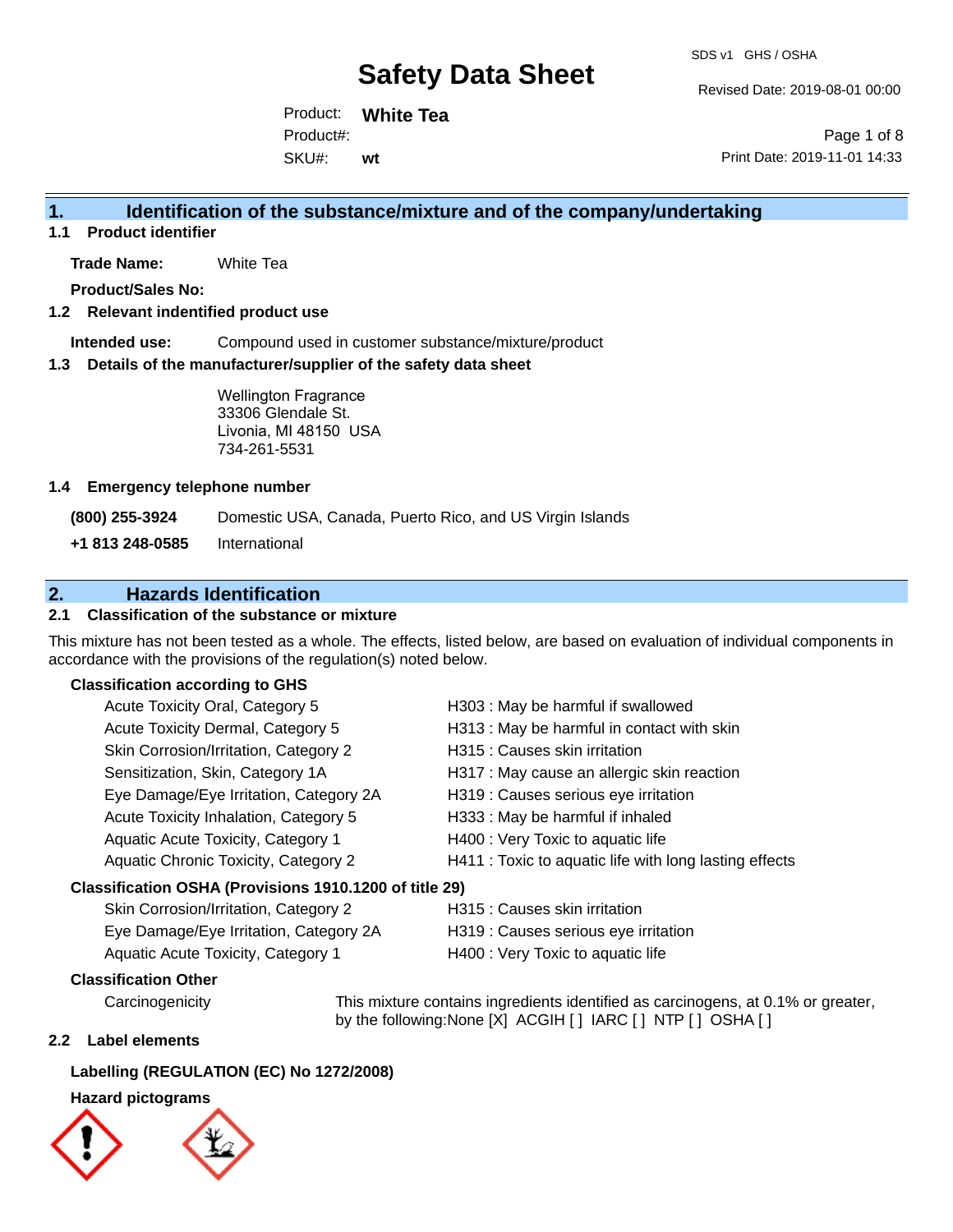Revised Date: 2019-08-01 00:00

Product: **White Tea** SKU#: Product#: **wt**

Page 2 of 8 Print Date: 2019-11-01 14:33

| <b>Signal Word: Warning</b>     |                                                                                                                                  |
|---------------------------------|----------------------------------------------------------------------------------------------------------------------------------|
| <b>Hazard statments</b>         |                                                                                                                                  |
| H303                            | May be harmful if swallowed                                                                                                      |
| H313                            | May be harmful in contact with skin                                                                                              |
| H <sub>315</sub>                | Causes skin irritation                                                                                                           |
| H317                            | May cause an allergic skin reaction                                                                                              |
| H319                            | Causes serious eye irritation                                                                                                    |
| H333                            | May be harmful if inhaled                                                                                                        |
| H400                            | Very Toxic to aquatic life                                                                                                       |
| H411                            | Toxic to aquatic life with long lasting effects                                                                                  |
| <b>Precautionary Statements</b> |                                                                                                                                  |
| <b>Prevention:</b>              |                                                                                                                                  |
| P <sub>264</sub>                | Wash hands thoroughly after handling                                                                                             |
| P272                            | Contaminated work clothing should not be allowed out of the workplace                                                            |
| P <sub>273</sub>                | Avoid release to the environment                                                                                                 |
| <b>Response:</b>                |                                                                                                                                  |
| $P302 + P352$                   | IF ON SKIN: Wash with soap and water                                                                                             |
| $P304 + P312$                   | IF INHALED: Call a POISON CENTER or doctor/physician if you feel unwell                                                          |
| $P305 + P351 + P338$            | IF IN EYES: Rinse cautiously with water for several minutes Remove contact lenses if<br>present and easy to do. continue rinsing |
| P312                            | Call a POISON CENTER or doctor/physician if you feel unwell                                                                      |
| P333 + P313                     | If skin irritation or a rash occurs: Get medical advice/attention                                                                |
| $P337 + P313$                   | If eye irritation persists: Get medical advice/attention                                                                         |
| P362                            | Take off contaminated clothing and wash before reuse                                                                             |
| P363                            | Wash contaminated clothing before reuse                                                                                          |
| P391                            | <b>Collect Spillage</b>                                                                                                          |

## **2.3 Other Hazards**

**no data available**

# **3. Composition/Information on Ingredients**

## **3.1 Mixtures**

This product is a complex mixture of ingredients, which contains among others the following substance(s), presenting a health or environmental hazard within the meaning of the UN Globally Harmonized System of Classification and Labeling of Chemicals (GHS):

| CAS#<br>Ingredient     | EC#       | Conc.<br>Range | <b>GHS Classification</b> |  |
|------------------------|-----------|----------------|---------------------------|--|
| 120-51-4               | 204-402-9 | $40 - 50%$     | H302; H313; H400; H411    |  |
| <b>Benzyl Benzoate</b> |           |                |                           |  |
| $60 - 12 - 8$          | 200-456-2 | $5 - 10%$      | H302; H313; H316; H319    |  |
| phenethyl alcohol      |           |                |                           |  |
| 8007-35-0              | 232-357-5 | $5 - 10%$      | H316; H401; H411          |  |
| Terpineol acetate      |           |                |                           |  |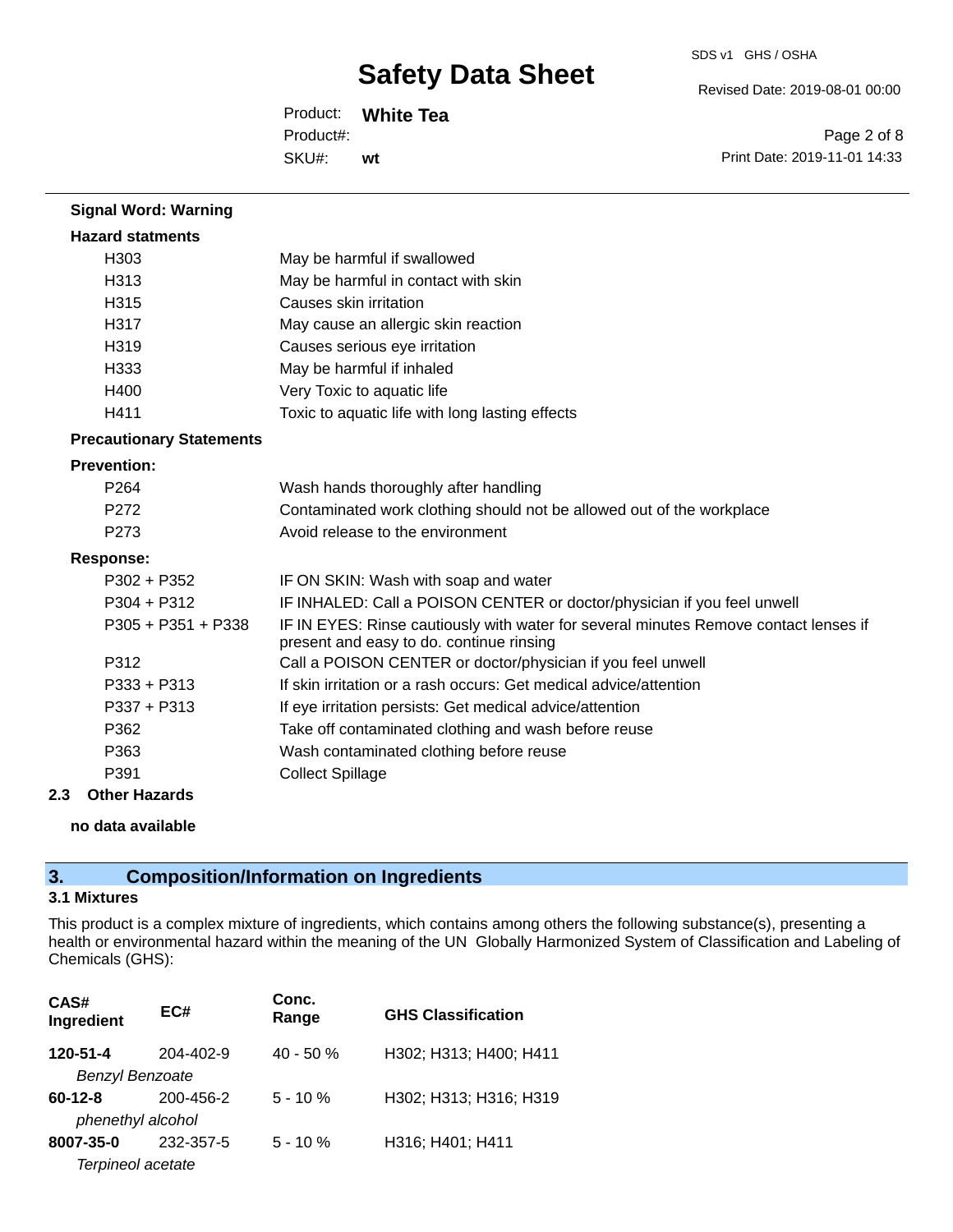#### SDS v1 GHS / OSHA

# **Safety Data Sheet**

Revised Date: 2019-08-01 00:00

Product: **White Tea**

Product#:

SKU#: **wt**

Page 3 of 8 Print Date: 2019-11-01 14:33

| CAS#<br>Ingredient     | EC#                                                      | Conc.<br>Range | <b>GHS Classification</b>           |
|------------------------|----------------------------------------------------------|----------------|-------------------------------------|
| 140-11-4               | 205-399-7                                                | $5 - 10%$      | H303; H401; H412                    |
| Benzyl acetate         |                                                          |                |                                     |
| 78-70-6                | 201-134-4                                                | $2 - 5%$       | H227; H303; H315; H317; H319; H402  |
| Linalool               |                                                          |                |                                     |
| 121-33-5<br>vanillin   | 204-465-2                                                | $2 - 5%$       | H303; H319                          |
| 125-12-2               | 204-727-6                                                | $2 - 5%$       | H227; H316; H401                    |
| Isobornyl acetate      |                                                          |                |                                     |
| 101-86-0               | 202-983-3                                                | $1 - 2%$       | H303; H316; H317; H400; H411        |
|                        | Hexyl cinnamaldehyde                                     |                |                                     |
| 98-55-5                | 202-680-6                                                | $1 - 2%$       | H227; H303; H315; H319; H401        |
| <b>Terpineol</b>       |                                                          |                |                                     |
| 115-95-7               | 204-116-4                                                | $1 - 2%$       | H227; H315; H317; H320; H402        |
| <b>Linalyl Acetate</b> |                                                          |                |                                     |
| $85 - 91 - 6$          | 201-642-6                                                | $1 - 2%$       | H227; H303; H402; H412              |
|                        | Methyl N-methylanthranilate                              |                |                                     |
| 5989-27-5              | 227-813-5                                                | $1 - 2%$       | H226; H304; H315; H317; H400; H410  |
| Limonene               |                                                          |                |                                     |
| 106-24-1               | 203-377-1                                                | $1 - 2%$       | H303; H315; H317; H318; H402        |
| Geraniol               |                                                          |                |                                     |
| 106-22-9               | 203-375-0                                                | $1 - 2%$       | H303; H313; H315; H317; H319; H401  |
| Citronellol            |                                                          |                |                                     |
| 128-37-0               | 204-881-4                                                | $1 - 2%$       | H316; H400; H410                    |
|                        | <b>Butylated hydroxytoluene</b>                          |                |                                     |
| 31906-04-4             | 250-863-4                                                | $1 - 2%$       | H317; H402                          |
|                        | Hydroxyisohexyl 3-cyclohexene carboxaldehyde             |                |                                     |
| 105-87-3               | 203-341-5                                                | $0.1 - 1.0 \%$ | H315; H317; H401; H412              |
| Geranyl Acetate        |                                                          |                |                                     |
| 80-54-6                | 201-289-8                                                | $0.1 - 1.0 %$  | H227; H302; H315; H317; H361; H401; |
|                        | <b>Butylphenyl Methylpropional</b>                       |                | H412                                |
| 104-93-8               | 203-253-7                                                | $0.1 - 1.0 %$  | H227; H302; H315; H361; H402        |
| p-Methylanisole        |                                                          |                |                                     |
|                        | See Section 16 for full text of GHS classification codes |                |                                     |
|                        |                                                          |                |                                     |

See Section 16 for full text of GHS classification codes which where not shown in section 2

Total Hydrocarbon Content  $(\% w/w) = 2.81$ 

| 4.<br><b>First Aid Measures</b>          |                                                                                                 |
|------------------------------------------|-------------------------------------------------------------------------------------------------|
| Description of first aid measures<br>4.1 |                                                                                                 |
| Inhalation:                              | Remove from exposure site to fresh air and keep at rest.<br>Obtain medical advice.              |
| Eye Exposure:                            | Flush immediately with water for at least 15 minutes.<br>Contact physician if symptoms persist. |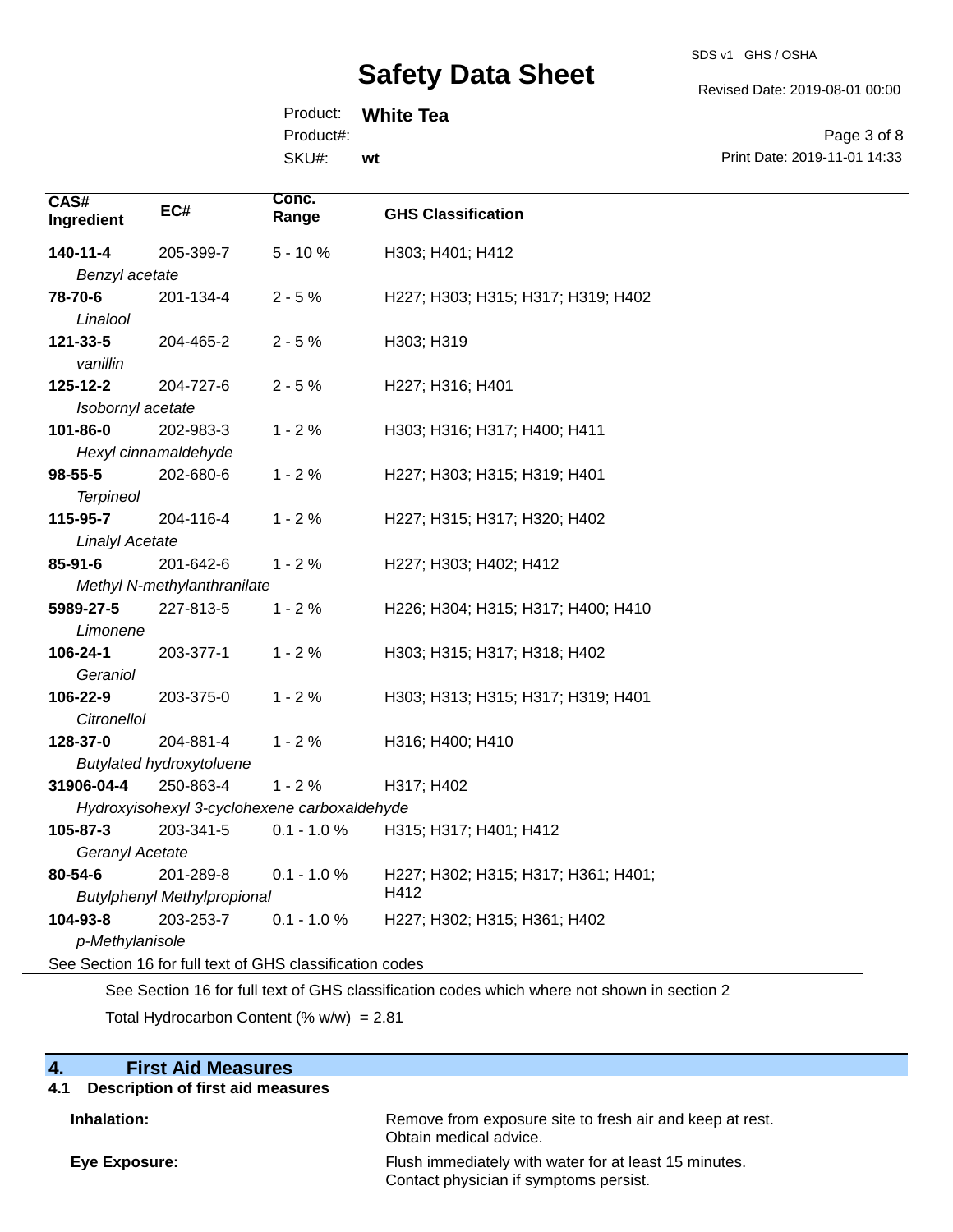SDS v1 GHS / OSHA

|  | Revised Date: 2019-08-01 00:00 |  |
|--|--------------------------------|--|
|  |                                |  |

|                                                           |           | Safety Data Sheet                                                                                             | Revised Date: 2019-08-01 00:00 |
|-----------------------------------------------------------|-----------|---------------------------------------------------------------------------------------------------------------|--------------------------------|
|                                                           | Product:  | <b>White Tea</b>                                                                                              |                                |
|                                                           | Product#: |                                                                                                               | Page 4 of 8                    |
|                                                           | SKU#:     | wt                                                                                                            | Print Date: 2019-11-01 14:33   |
| <b>Skin Exposure:</b>                                     |           | Remove contaminated clothes. Wash thoroughly with water (and soap).<br>Contact physician if symptoms persist. |                                |
| Ingestion:                                                |           | Rinse mouth with water and obtain medical advice.                                                             |                                |
| 4.2                                                       |           | Most important symptoms and effects, both acute and delayed                                                   |                                |
| <b>Symptoms:</b>                                          |           | no data available                                                                                             |                                |
| <b>Risks:</b>                                             |           | Refer to Section 2.2 "Hazard Statements"                                                                      |                                |
| 4.3                                                       |           | Indication of any immediate medical attention and special treatment needed                                    |                                |
| <b>Treatment:</b>                                         |           | Refer to Section 2.2 "Response"                                                                               |                                |
| 5.<br><b>Fire-Fighting measures</b>                       |           |                                                                                                               |                                |
| <b>Extinguishing media</b><br>5.1                         |           |                                                                                                               |                                |
| Suitable:                                                 |           | Carbon dioxide (CO2), Dry chemical, Foam                                                                      |                                |
| Unsuitable                                                |           | Do not use a direct water jet on burning material                                                             |                                |
| 5.2 Special hazards arising from the substance or mixture |           |                                                                                                               |                                |
| During fire fighting:                                     |           | Water may be ineffective                                                                                      |                                |
| 5.3 Advice for firefighters                               |           |                                                                                                               |                                |
| <b>Further information:</b>                               |           | Standard procedure for chemical fires                                                                         |                                |
| 6.<br><b>Accidental Release Measures</b>                  |           |                                                                                                               |                                |

#### **6.1 Personal precautions, protective equipment and emergency procedures**

Avoid inhalation and contact with skin and eyes. A self-contained breathing apparatus is recommended in case of a major spill.

#### **6.2 Environmental precautions**

Keep away from drains, soil, and surface and groundwater.

#### **6.3 Methods and materials for containment and cleaning up**

Clean up spillage promptly. Remove ignition sources. Provide adequate ventilation. Avoid excessive inhalation of vapors. Gross spillages should be contained by use of sand or inert powder and disposed of according to the local regulations.

#### **6.4 Reference to other sections**

Not Applicable

## **7. Handling and Storage**

## **7.1 Precautions for safe handling**

Apply according to good manufacturing and industrial hygiene practices with proper ventilation. Do not drink, eat or smoke while handling. Respect good personal hygiene.

## **7.2 Conditions for safe storage, including any incompatibilities**

Store in a cool, dry and ventilated area away from heat sources and protected from light in tightly closed original container. Avoid uncoated metal container. Keep air contact to a minimum.

## **7.3 Specific end uses**

No information available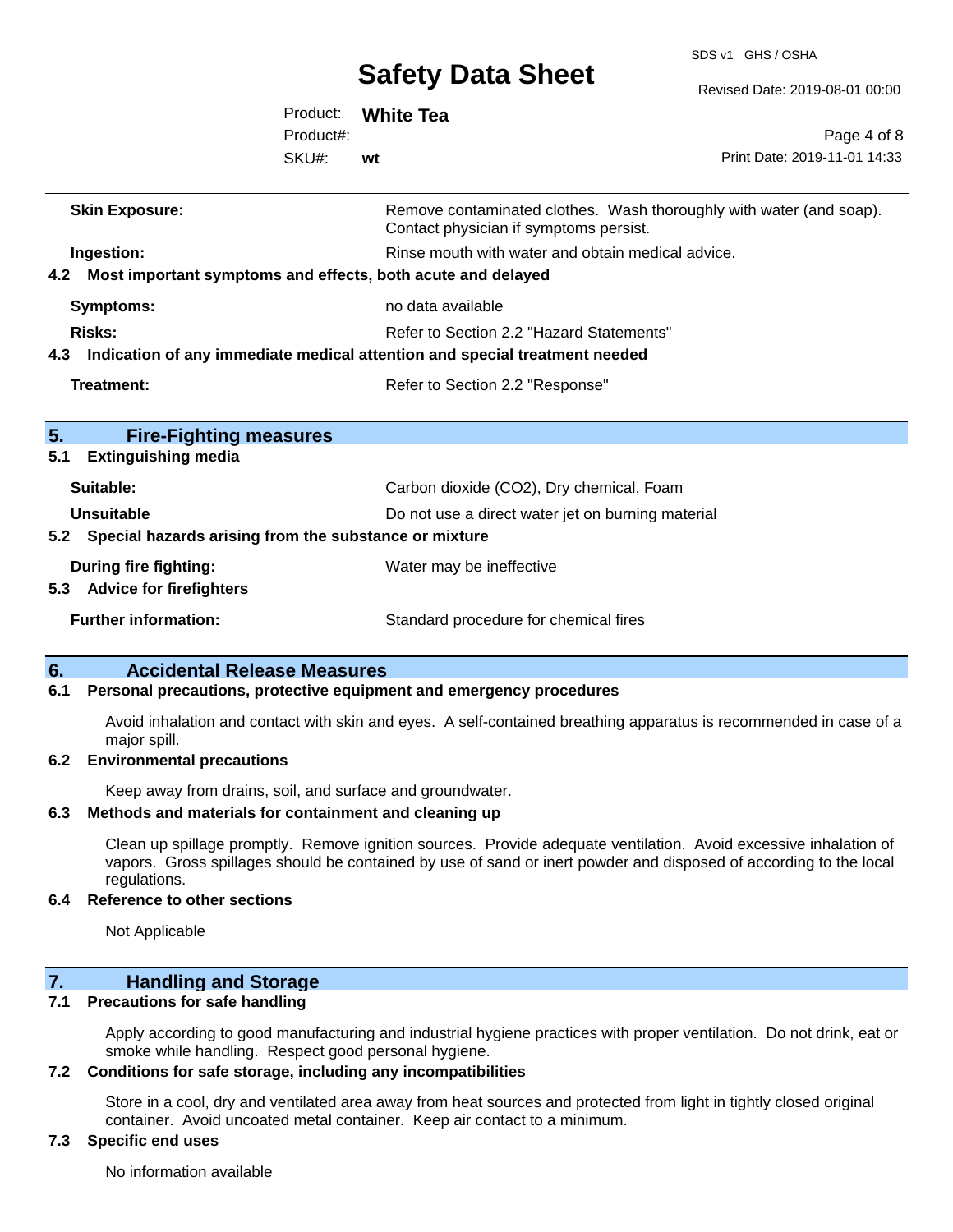Revised Date: 2019-08-01 00:00

Product: **White Tea** SKU#: Product#: **wt**

Page 5 of 8 Print Date: 2019-11-01 14:33

| 8.                             |                | <b>Exposure Controls/Personal Protection</b>                                                                                             |                  |       |             |                                          |
|--------------------------------|----------------|------------------------------------------------------------------------------------------------------------------------------------------|------------------|-------|-------------|------------------------------------------|
| 8.1 Control parameters         |                |                                                                                                                                          |                  |       |             |                                          |
| <b>Exposure Limits:</b>        |                |                                                                                                                                          |                  |       |             |                                          |
| <b>Component</b>               |                |                                                                                                                                          | ACGIH<br>TWA ppm | ACGIH | <b>OSHA</b> | <b>OSHA</b><br>STEL ppm TWA ppm STEL ppm |
| 140-11-4                       | Benzyl acetate |                                                                                                                                          | 10               |       |             |                                          |
| 128-37-0                       |                | <b>Butylated hydroxytoluene</b>                                                                                                          | 2                |       |             |                                          |
| <b>Engineering Controls:</b>   |                | Use local exhaust as needed.                                                                                                             |                  |       |             |                                          |
|                                |                | 8.2 Exposure controls - Personal protective equipment                                                                                    |                  |       |             |                                          |
| Eye protection:                |                | Tightly sealed goggles, face shield, or safety glasses with brow guards and side shields, etc.<br>as may be appropriate for the exposure |                  |       |             |                                          |
| <b>Respiratory protection:</b> |                | Avoid excessive inhalation of concentrated vapors. Apply local ventilation where appropriate.                                            |                  |       |             |                                          |
| <b>Skin protection:</b>        |                | Avoid Skin contact. Use chemically resistant gloves as needed.                                                                           |                  |       |             |                                          |

**9. Physical and Chemical Properties** 

## **9.1 Information on basic physical and chemical properties**

| Appearance:                  | Liquid                       |
|------------------------------|------------------------------|
| Odor:                        | Conforms to Standard         |
| Color:                       | Pale Yellow to Yellow (G3-6) |
| <b>Viscosity:</b>            | Liquid                       |
| <b>Freezing Point:</b>       | Not determined               |
| <b>Boiling Point:</b>        | Not determined               |
| <b>Melting Point:</b>        | Not determined               |
| <b>Flashpoint (CCCFP):</b>   | >200 F (93.33 C)             |
| <b>Auto flammability:</b>    | Not determined               |
| <b>Explosive Properties:</b> | None Expected                |
| <b>Oxidizing properties:</b> | None Expected                |
| Vapor Pressure (mmHg@20 C):  | 0.0615                       |
| %VOC:                        | 0.06                         |
| Specific Gravity @ 25 C:     | 1.0310                       |
| Density @ 25 C:              | 1.0280                       |
| Refractive Index @ 20 C:     | 1.5220                       |
| Soluble in:                  | Oil                          |

## **10. Stability and Reactivity**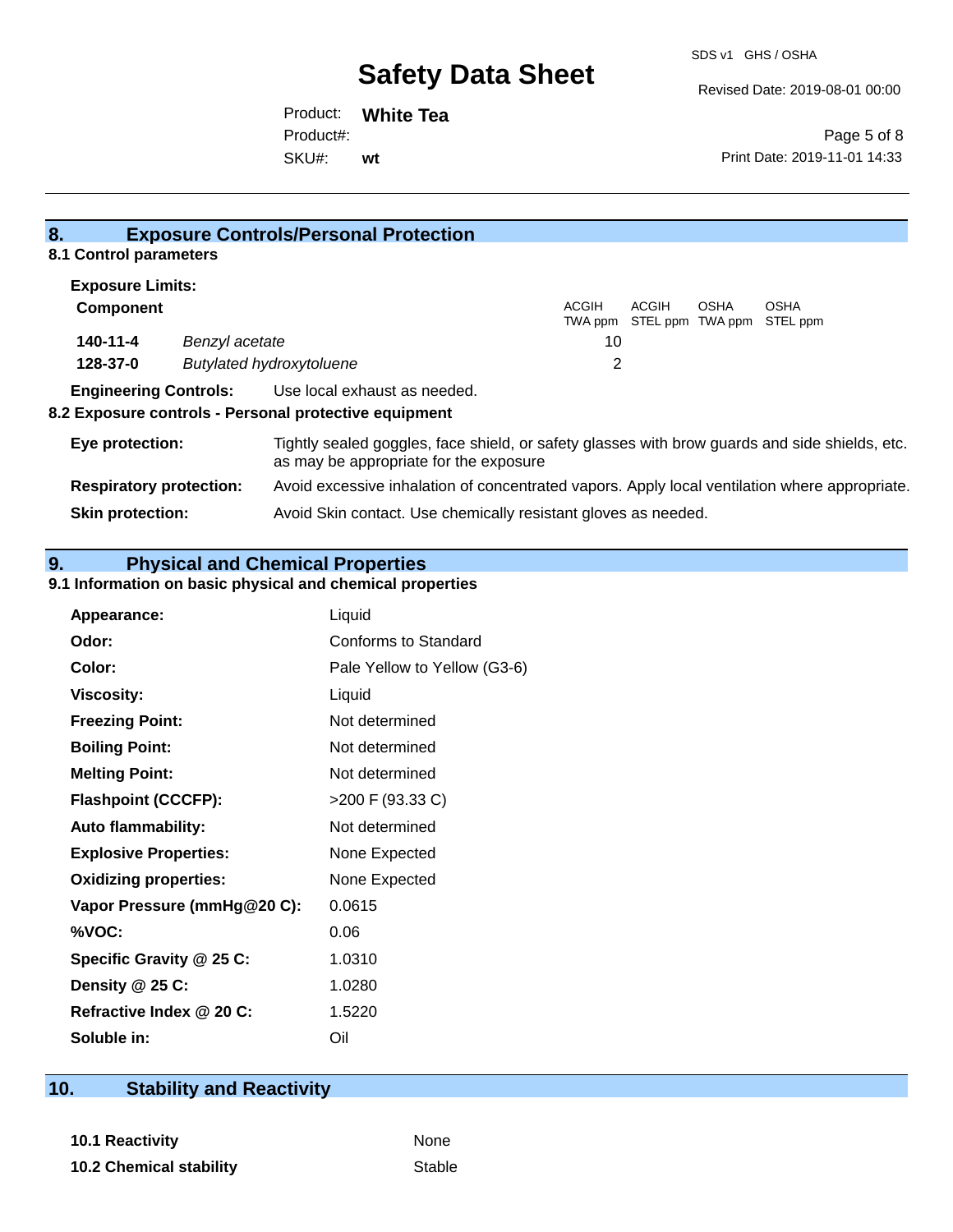SDS v1 GHS / OSHA

Revised Date: 2019-08-01 00:00

Product: **White Tea** SKU#: Product#: **wt**

Page 6 of 8 Print Date: 2019-11-01 14:33

| 10.3 Possibility of hazardous reactions | None known                                         |
|-----------------------------------------|----------------------------------------------------|
| 10.4 Conditions to avoid                | None known                                         |
| 10.5 Incompatible materials             | Strong oxidizing agents, strong acids, and alkalis |
| 10.6 Hazardous decomposition products   | None known                                         |

# **11. Toxicological Information**

## **11.1 Toxicological Effects**

Acute Toxicity Estimates (ATEs) based on the individual Ingredient Toxicity Data utilizing the "Additivity Formula"

| Acute toxicity - Dermal - (Rabbit) mg/kg<br>(LD50: 2984.1555) May be harmful in contact with skin<br>(LD50: 60.2275) May be harmful if inhaled<br>Acute toxicity - Inhalation - (Rat) mg/L/4hr<br><b>Skin corrosion / irritation</b><br>May be harmful if inhaled<br>Serious eye damage / irritation<br>Causes serious eye irritation<br>Not classified - the classification criteria are not met<br><b>Respiratory sensitization</b><br><b>Skin sensitization</b><br>May cause an allergic skin reaction<br>Not classified - the classification criteria are not met<br><b>Germ cell mutagenicity</b><br>Carcinogenicity<br>Not classified - the classification criteria are not met<br><b>Reproductive toxicity</b><br>Not classified - the classification criteria are not met<br>Not classified - the classification criteria are not met<br>Specific target organ toxicity - single exposure<br>Not classified - the classification criteria are not met<br>Specific target organ toxicity - repeated exposure<br>Not classified - the classification criteria are not met<br><b>Aspiration hazard</b> | Acute toxicity - Oral - (Rat) mg/kg | (LD50: 2236.0558) May be harmful if swallowed |
|-------------------------------------------------------------------------------------------------------------------------------------------------------------------------------------------------------------------------------------------------------------------------------------------------------------------------------------------------------------------------------------------------------------------------------------------------------------------------------------------------------------------------------------------------------------------------------------------------------------------------------------------------------------------------------------------------------------------------------------------------------------------------------------------------------------------------------------------------------------------------------------------------------------------------------------------------------------------------------------------------------------------------------------------------------------------------------------------------------------|-------------------------------------|-----------------------------------------------|
|                                                                                                                                                                                                                                                                                                                                                                                                                                                                                                                                                                                                                                                                                                                                                                                                                                                                                                                                                                                                                                                                                                             |                                     |                                               |
|                                                                                                                                                                                                                                                                                                                                                                                                                                                                                                                                                                                                                                                                                                                                                                                                                                                                                                                                                                                                                                                                                                             |                                     |                                               |
|                                                                                                                                                                                                                                                                                                                                                                                                                                                                                                                                                                                                                                                                                                                                                                                                                                                                                                                                                                                                                                                                                                             |                                     |                                               |
|                                                                                                                                                                                                                                                                                                                                                                                                                                                                                                                                                                                                                                                                                                                                                                                                                                                                                                                                                                                                                                                                                                             |                                     |                                               |
|                                                                                                                                                                                                                                                                                                                                                                                                                                                                                                                                                                                                                                                                                                                                                                                                                                                                                                                                                                                                                                                                                                             |                                     |                                               |
|                                                                                                                                                                                                                                                                                                                                                                                                                                                                                                                                                                                                                                                                                                                                                                                                                                                                                                                                                                                                                                                                                                             |                                     |                                               |
|                                                                                                                                                                                                                                                                                                                                                                                                                                                                                                                                                                                                                                                                                                                                                                                                                                                                                                                                                                                                                                                                                                             |                                     |                                               |
|                                                                                                                                                                                                                                                                                                                                                                                                                                                                                                                                                                                                                                                                                                                                                                                                                                                                                                                                                                                                                                                                                                             |                                     |                                               |
|                                                                                                                                                                                                                                                                                                                                                                                                                                                                                                                                                                                                                                                                                                                                                                                                                                                                                                                                                                                                                                                                                                             |                                     |                                               |
|                                                                                                                                                                                                                                                                                                                                                                                                                                                                                                                                                                                                                                                                                                                                                                                                                                                                                                                                                                                                                                                                                                             |                                     |                                               |
|                                                                                                                                                                                                                                                                                                                                                                                                                                                                                                                                                                                                                                                                                                                                                                                                                                                                                                                                                                                                                                                                                                             |                                     |                                               |
|                                                                                                                                                                                                                                                                                                                                                                                                                                                                                                                                                                                                                                                                                                                                                                                                                                                                                                                                                                                                                                                                                                             |                                     |                                               |

## **12. Ecological Information**

## **12.1 Toxicity**

| <b>Acute acquatic toxicity</b>     | Very Toxic to aquatic life                      |
|------------------------------------|-------------------------------------------------|
| <b>Chronic acquatic toxicity</b>   | Toxic to aquatic life with long lasting effects |
| <b>Toxicity Data on soil</b>       | no data available                               |
| <b>Toxicity on other organisms</b> | no data available                               |
|                                    |                                                 |
| 12.2 Persistence and degradability | no data available                               |
| 12.3 Bioaccumulative potential     | no data available                               |
| 12.4 Mobility in soil              | no data available                               |
| 12.5 Other adverse effects         | no data available                               |
|                                    |                                                 |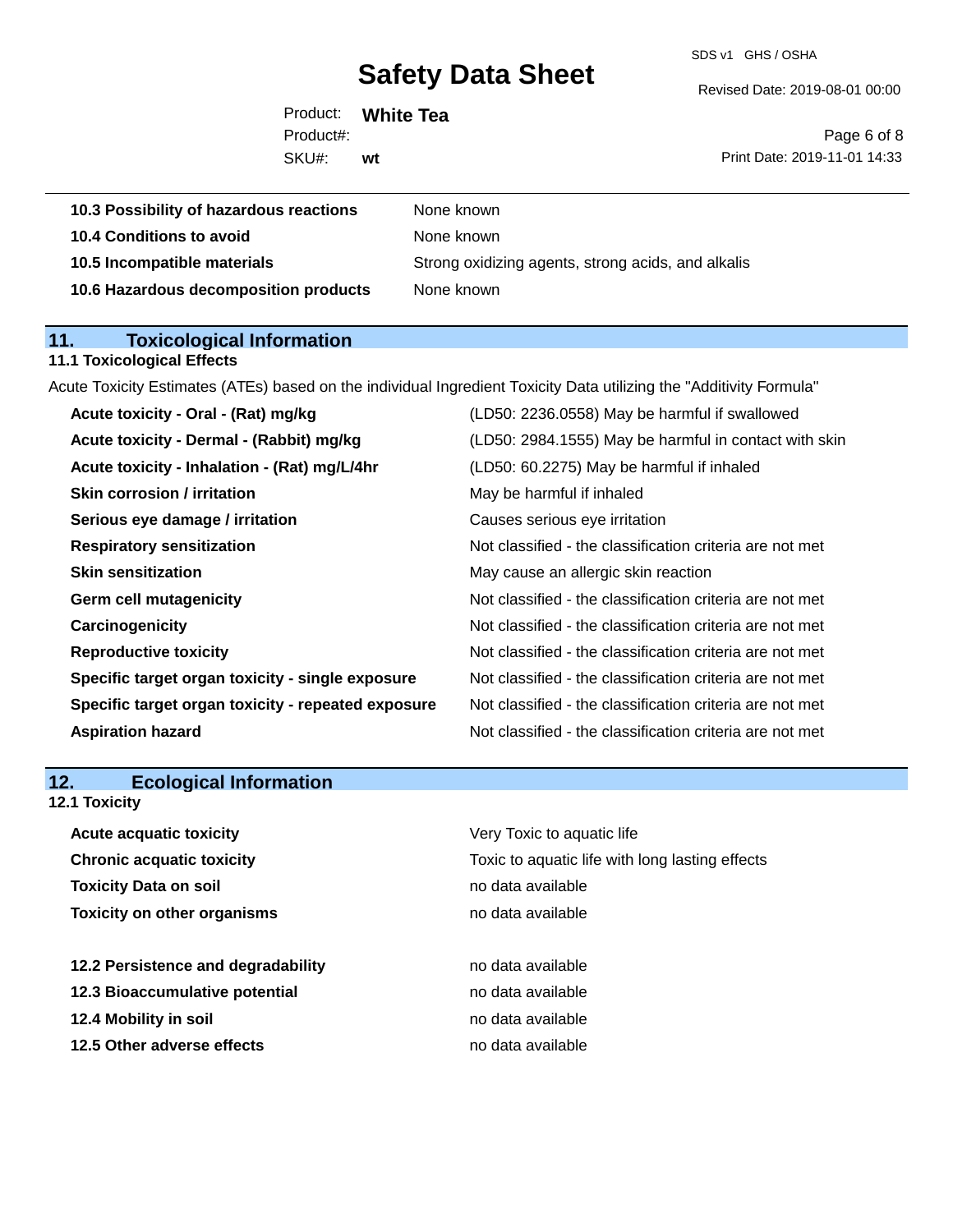Revised Date: 2019-08-01 00:00

Product: **White Tea** SKU#: Product#: **wt**

Page 7 of 8 Print Date: 2019-11-01 14:33

## **13. Disposal Conditions**

#### **13.1 Waste treatment methods**

Do not allow product to reach sewage systems. Dispose of in accordance with all local and national regulations. Send to a licensed waste management company.The product should not be allowed to enter drains, water courses or the soil. Do not contaminate ponds, waterways or ditches with chemical or used container.

## **14. Transport Information**

| <b>Marine Pollutant</b>                                       | Yes. Ingredient of greatest environmental impact:<br>120-51-4 : (40 - 50 %) : Benzyl Benzoate |              |                                     |                 |               |  |
|---------------------------------------------------------------|-----------------------------------------------------------------------------------------------|--------------|-------------------------------------|-----------------|---------------|--|
| <b>Regulator</b>                                              |                                                                                               | <b>Class</b> | <b>Pack Group</b>                   | <b>Sub Risk</b> | UN-nr.        |  |
| U.S. DOT (Non-Bulk)                                           |                                                                                               |              | Not Regulated - Not Dangerous Goods |                 |               |  |
| <b>Chemicals NOI</b>                                          |                                                                                               |              |                                     |                 |               |  |
| <b>ADR/RID (International Road/Rail)</b>                      |                                                                                               |              |                                     |                 |               |  |
| <b>Environmentally Hazardous</b><br>Substance, Liquid, n.o.s. |                                                                                               | 9            | $\mathbf{III}$                      |                 | <b>UN3082</b> |  |
| <b>IATA (Air Cargo)</b>                                       |                                                                                               |              |                                     |                 |               |  |
| <b>Environmentally Hazardous</b><br>Substance, Liquid, n.o.s. |                                                                                               | 9            | Ш                                   |                 | <b>UN3082</b> |  |
| <b>IMDG (Sea)</b>                                             |                                                                                               |              |                                     |                 |               |  |
| <b>Environmentally Hazardous</b><br>Substance, Liquid, n.o.s. |                                                                                               | 9            | Ш                                   |                 | <b>UN3082</b> |  |

### **15. Regulatory Information U.S. Federal Regulations**

| <b>TSCA (Toxic Substance Control Act)</b><br>40 CFR(EPCRA, SARA, CERCLA and CAA)<br><b>U.S. State Regulations</b> |                                   |           | All components of the substance/mixture are listed or exempt<br>This product contains NO components of concern. |                                                                                                 |  |
|-------------------------------------------------------------------------------------------------------------------|-----------------------------------|-----------|-----------------------------------------------------------------------------------------------------------------|-------------------------------------------------------------------------------------------------|--|
| <b>California Proposition 65 Warning</b>                                                                          |                                   |           | This product contains the following components:                                                                 |                                                                                                 |  |
|                                                                                                                   | 123-35-3(NF 204-622-5 0.01 - 0.1% |           |                                                                                                                 | beta-Myrcene (Natural Source)                                                                   |  |
|                                                                                                                   | 94-59-7                           | 202-345-4 | $\leq$ 1 ppm                                                                                                    | Safrole (Natural Source)                                                                        |  |
|                                                                                                                   | $93-15-2$                         | 202-223-0 | $\leq$ 1 ppm                                                                                                    | Methyl Eugenol (Natural Source)                                                                 |  |
|                                                                                                                   | <b>Canadian Regulations</b>       |           |                                                                                                                 |                                                                                                 |  |
|                                                                                                                   | <b>DSL</b>                        |           |                                                                                                                 | 99.98% of the components are listed or exempt. The following<br>components are NOT on the List: |  |
|                                                                                                                   | 94201-73-7                        | 303-662-1 | $0.01 - 0.1\%$                                                                                                  | Tetrahydro-4-methyl-2-phenyl-2H-pyran                                                           |  |

## **16. Other Information**

### **GHS H-Statements referred to under section 3 and not listed in section 2**

| H226 : Flammable liquid and vapour | H227 : Combustible liquid                           |
|------------------------------------|-----------------------------------------------------|
| H302 : Harmful if swallowed        | H304 : May be fatal if swallowed and enters airways |
| H316 : Causes mild skin irritation | H317 : May cause an allergic skin reaction          |